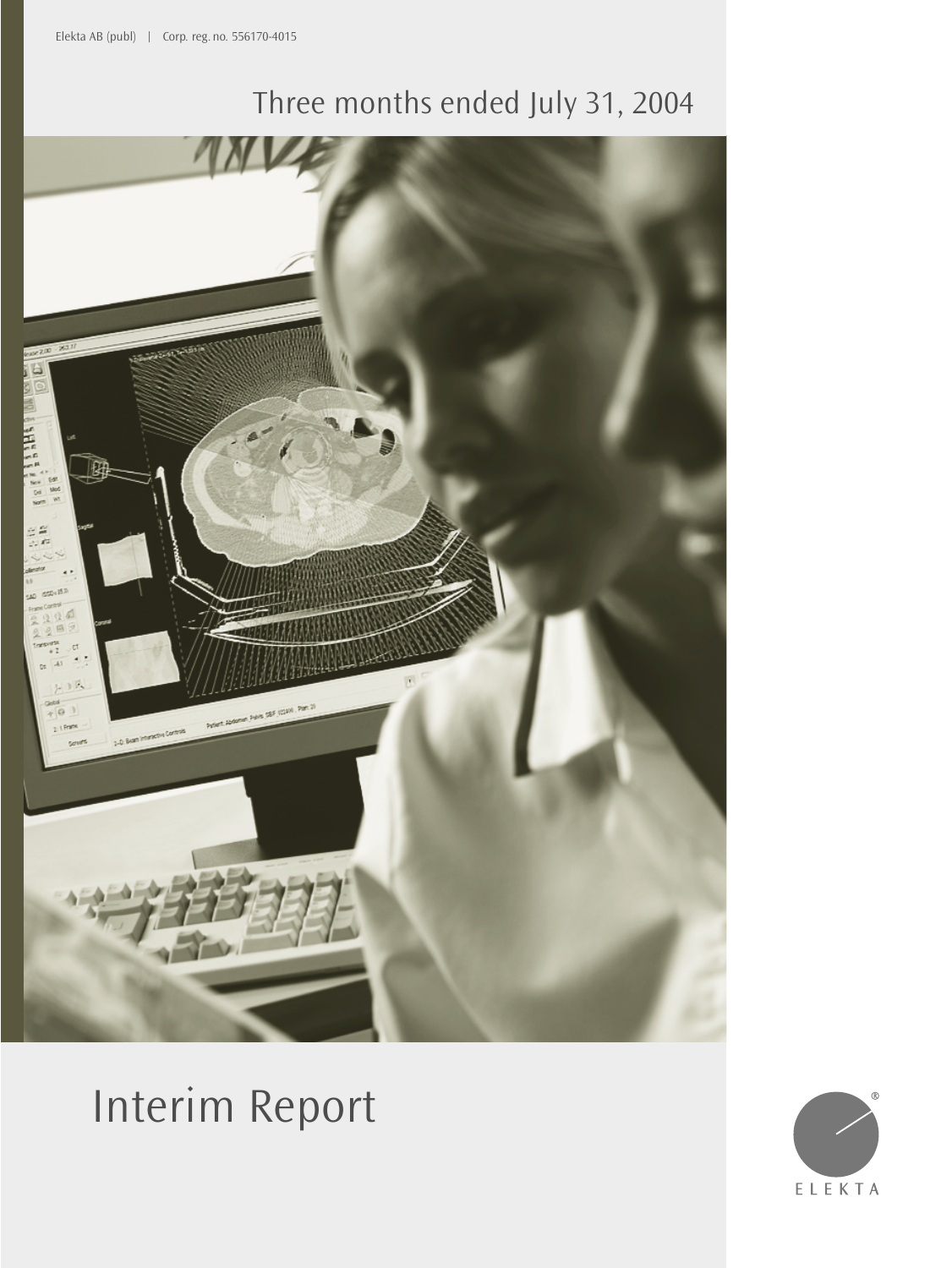## Interim report Three months ended July 31, 2004

- **Profit after taxes rose with 32 percent to SEK 54 M (41). Earnings per share before dilution increased to SEK 1.74 (1.26) and after dilution to SEK 1.73 (1.24).**
- **Operating profit increased by 42 percent to SEK 75 M (53) and the operating margin was 10 percent (9).**
- **Cash flow after investments was negative SEK 112 M (neg: 24) mainly as a result of increased tied up working capital.**
- Order bookings amounted to SEK 688 M (835), a **decline with 18 percent compared to the strong first quarter last year. At fixed exchange rates, the Group's order bookings declined 16 percent.**
- Order backlog remains at a high level and was on **July 31, 2004 at SEK 2,717 M, compared with SEK 2,728 M on April 30, 2004.**
- Net sales rose 17 percent to SEK 717 M (615). At fixed **exchange rates, net sales increased 18 percent.**

Elekta is the market leader in equipment for radiosurgery and stereotactic treatment of brain disorders and the world's second largest supplier of radiation equipment for the treatment of cancer.

Elekta offers a broad portfolio of world-leading and innovative clinical solutions within:

- Precision Radiation Therapy
- Image Guided Radiation Therapy
- Stereotactic Radiation Therapy
- Gamma Knife® surgery
- Stereotactic Neurosurgery
- Functional Mapping

The market for Elekta's products and treatment methods continues to develop positively and Elekta is continuously strengthening its market position.

Mainly as a result of higher average age and improved diagnostics, cancer is becoming an increasingly common disease. The number of newly diagnosed cancer patients annually is increasing in general by about 5 percent and even more for certain types of cancer, such as prostate cancer.

Radiation therapy is an important weapon in the fight against cancer and it is estimated that every other patient diagnosed with cancer is treated with radiation therapy sometime during the course of the disease – either as part of a radical therapy for curative purposes, or for palliative treatment to reduce pain or other symptoms. New, advanced methods, such as image guided and stereotactic applications, are expected to increase the use of radiation therapy in the future.

Elekta is a world-leading supplier of equipment for intensity modulated radiation treatment (IMRT) and leads the development of new advanced technology for image guided radiation therapy (IGRT). Elekta is the only supplier with IGRT systems in clinical operations, which make it possible during the treatment process to

acquire high-resolution 3D CT images of the patient's internal organs. This 3D visualization (VolumeView™) makes it possible to follow the movement of organs in the body during treatment and to use radiation therapy to treat tumor diseases with very high precision. Elekta's system of image guided radiation therapy, Elekta Synergy®, also offers advanced two-dimensional visualization in single-frame images (PlanarView™) and in sequential images (MotionView™).

Elekta has taken further steps in the development of advanced treatment methods and has combined its worldleading expertise within high-precision radiation with its 30 years of experience with stereotaxy and image guidance. In May 2004 the new system, Elekta Synergy® S, for stereotactic radiation therapy was launched.

The introduction of Elekta Synergy® S with integrated highly accurate technology for ultra precise patient positioning, localization and radiation delivery together with advanced image guided radiation therapy, opens new possibilities for higher radiation doses during fewer treatment sessions.

Leksell Gamma Knife® is the predominant and most advanced method for stereotactic radiosurgery in the brain and development toward expanded areas of application is continuing at a steady pace. The method is used today for benign and malignant brain tumors, vascular malformations as well as functional disorders.

In May 2004 the Leksell Gamma Knife® 4C was launched, which facilitates a more simplified and more efficient treatment flow and enhance precision through new, integrated image treatment possibilities. The new version of Leksell GammaPlan® 4C provides the users a previously unattainable possibility to integrate images from various image sources and as a result achieve higher treatment precision and improved treatment results.

### **Order bookings and order backlog**

The total market for Elekta's products amounts to well over SEK 20 billion and is estimated to be growing by

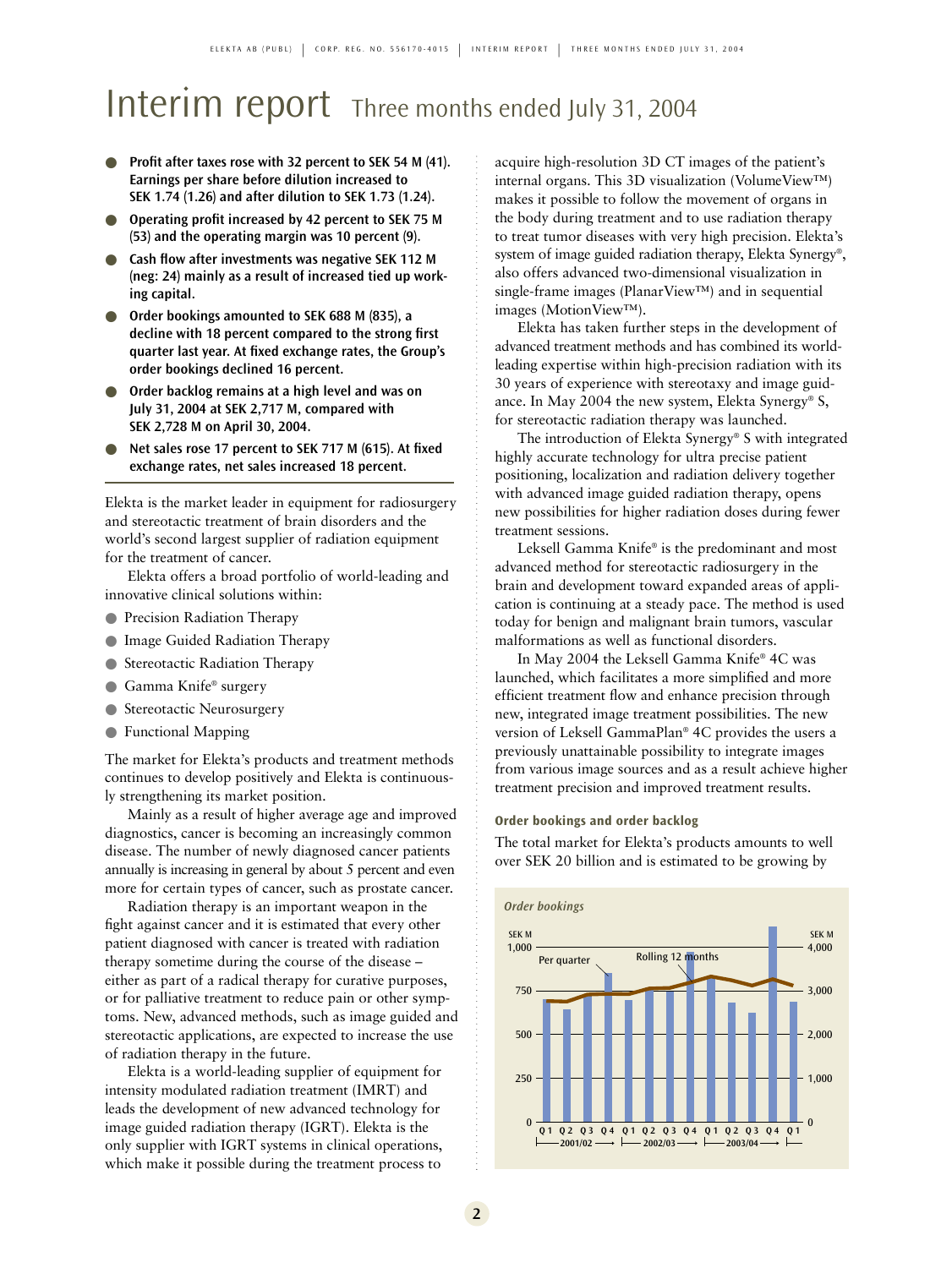### Order bookings

| <b>SEK M</b>                | 3 months<br>2004/05 | 3 months<br>2003/04 | Change<br>% | <b>Rolling</b><br>12 months | Change<br>% |
|-----------------------------|---------------------|---------------------|-------------|-----------------------------|-------------|
| Europe, Middle East, Africa | 288                 | 367                 | $-22$       | 1,397                       |             |
| North and South America     | 229                 | 283                 | $-19$       | 1,011                       | $-12$       |
| Japan                       | 85                  | 89                  | $-4$        | 225                         | $-32$       |
| Asia excl. Japan            | 86                  | 96                  | $-10$       | 482                         | 5           |
| Group                       | 688                 | 835                 | $-18$       | 3,115                       | $-6$        |
| of which                    |                     |                     |             |                             |             |
| Oncology                    | 432                 | 592                 | $-27$       | 2,171                       | $-4$        |
| Neurosurgery                | 256                 | 243                 | 5           | 944                         | $-12$       |

5 to 10 percent annually. The market for equipment for radiation therapy is growing fastest in the US and Asia. In the US and also in Europe, growth is being fueled by demand for new and more precise treatment methods such as IMRT and IGRT. Elekta has a leading position in IMRT and is pioneering IGRT. The demand for Elekta's products remains strong within oncology as well as neurosurgery, however with substantial business volume variations between individual quarters.

Compared with the strong first quarter 2003/04, order bookings declined by 18 percent to SEK 688 M (835). Order bookings for oncology products were to some extent impacted by the very strong fourth quarter 2003/04 and declined by 27 percent to SEK 432 M (592). Order bookings for neurosurgery products rose 5 percent to SEK 256 M (243). At fixed exchange rates, the Group's order bookings declined 16 percent, oncology was down 26 percent and order bookings for neurosurgery rose 8 percent.

Order bookings for the rolling 12 months declined by 6 percent to SEK 3,115 M.

The order backlog at July 31, 2004 amounted to SEK 2,717 M, compared with SEK 2,728 M on April 30, 2004.

### **Market comments**

Europe including the Middle East and Africa

Order bookings in Europe, including the Middle East and Africa, amounted to SEK 288 M (367), a 22 percent decline compared to the strong first quarter last fiscal year. At fixed exchange rates, total order bookings for the region declined 22 percent and for oncology products by 26 percent.

Elekta's position on the European market is strong. The need for additional capacity for radiation therapy of cancer is substantial in most countries in Europe, where in comparison to the US the number of inhabitants per radiation therapy equipment in many cases is more than double. Many countries are continuing with current major investment programs for improved cancer care, including UK and France. Orders sprung from such programs, tend to coincide in time and are thus contributing to quarterly order intake variations.

#### North and South America

Order bookings in North and South America declined by 19 percent and amounted to SEK 229 M (283). At fixed exchange rates, order bookings for the region fell 15 percent. At fixed exchange rates order bookings for oncology declined by 36 percent, which in part is explained by the strong preceding quarter. Order bookings for neurosurgery rose 15 percent, based on fixed exchange rates.

The American market is in many ways leading the development and the continued penetration of advanced methods such as intensity modulated and image guided radiation therapy.

Radiation therapy as well as Gamma Knife® surgery are clinical activities with high effectiveness and efficiency for US hospitals and surveys indicate increased future investments in these areas.

### Japan

Order bookings in Japan declined by 4 percent to SEK 85 M (89). At fixed exchange rates, order bookings were down 6 percent.

Elekta holds a strong position on the Japanese market. A relatively high penetration of the Leksell Gamma Knife® in Japan provides for a continued favorable demand for upgrades and after-market sales. This demand is expected to increase as a result of the authorities' approval of the Leksell Gamma Knife® C 1.2 that was announced in March 2004.

### Asia

Order bookings in Asia, excluding Japan, declined by 10 percent to SEK 86 M (96). At fixed exchange rates, order bookings were down by 7 percent.

Demand for Elekta's equipment has developed favorably, with major interest shown by countries with strong economies in the region. The need for equipment for the treatment of tumor-related diseases is substantial in most Asian countries, and Elekta holds a strong market position.

#### After-market

The order intake for Elekta's products for the after-market, including service, amounted to SEK 246 M (264).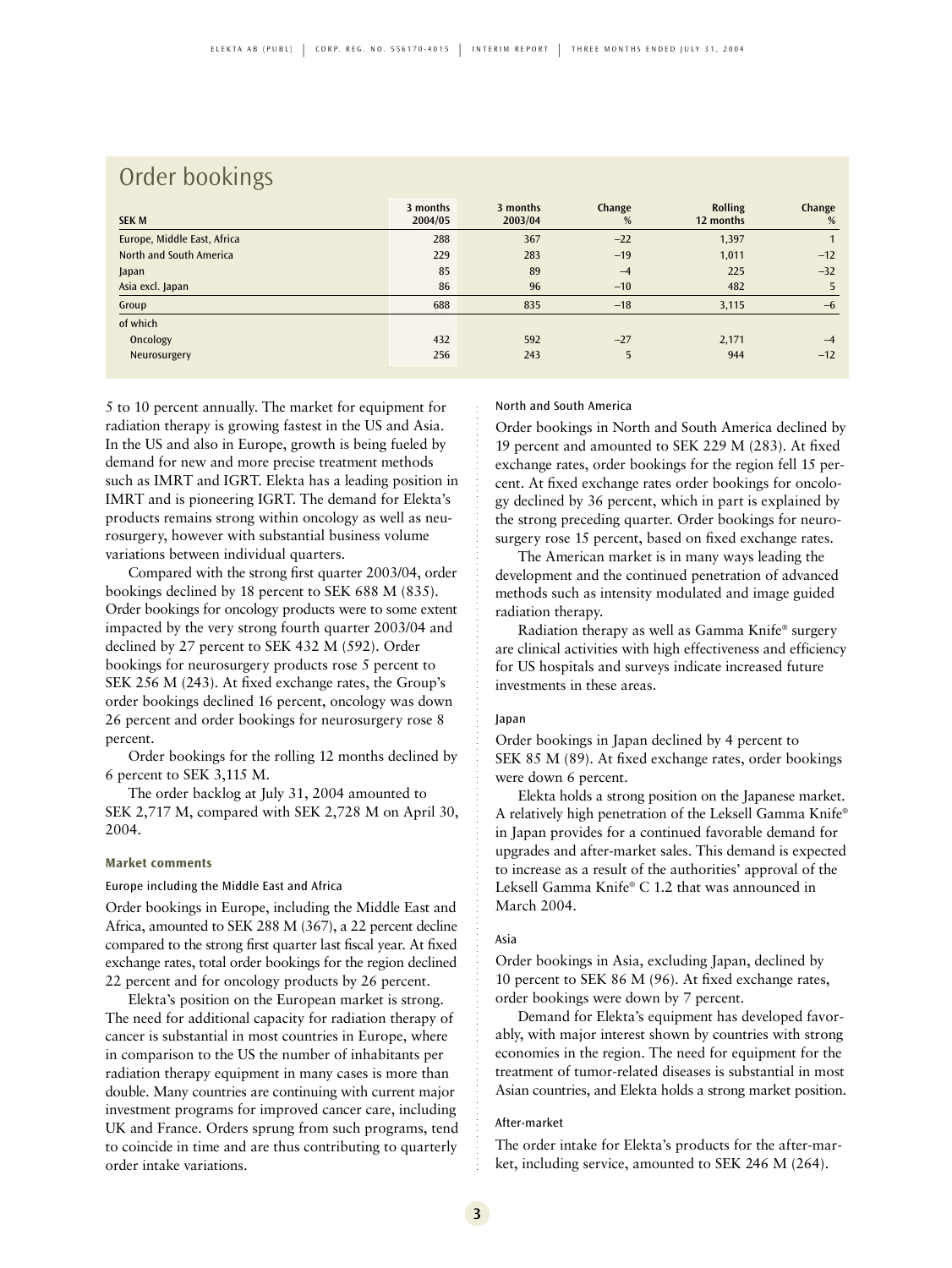### Income statement

|                                                    | 3 months<br>May-Jul | 3 months<br>May-Jul | 12 months<br>Aug-Jul | 12 months<br>May-Apr |
|----------------------------------------------------|---------------------|---------------------|----------------------|----------------------|
| <b>SEK M</b>                                       | 2004/05             | 2003/04             | 2003/04              | 2003/04              |
| Net sales                                          | 717                 | 615                 | 3,002                | 2,900                |
| Cost of products sold                              | $-447$              | $-387$              | $-1,843$             | $-1,783$             |
| <b>Gross income</b>                                | 270                 | 228                 | 1,159                | 1,117                |
| Selling expenses                                   | $-93$               | $-82$               | $-386$               | $-375$               |
| <b>Administrative expenses</b>                     | $-60$               | $-59$               | $-292$               | $-291$               |
| R&D expenses                                       | $-54$               | $-42$               | $-230$               | $-218$               |
| Exchange differences in operation                  | 12                  | 8                   | 77                   | 73                   |
| <b>Operating result</b>                            | 75                  | 53                  | 328                  | 306                  |
| Result from participations in associated companies | 3                   | 5                   | $6\phantom{1}6$      | 8                    |
| Interest income                                    | 5                   | $\overline{7}$      | 25                   | 27                   |
| <b>Interest expenses</b>                           | $-3$                | $-3$                | $-16$                | $-16$                |
| Financial exchange differences                     | $-1$                | $\bf{0}$            | $-1$                 | $\bf{0}$             |
| Income after financial items                       | 79                  | 62                  | 342                  | 325                  |
| <b>Taxes</b>                                       | $-25$               | $-21$               | $-81$                | $-77$                |
| Net income                                         | 54                  | 41                  | 261                  | 248                  |
| Earnings per share before dilution                 | 1.74                | 1.26                | 8.11                 | 7.63                 |
| Earnings per share after dilution                  | 1.73                | 1.24                | 8.12                 | 7.63                 |
| Cash flow                                          |                     |                     |                      |                      |
| Operating cash flow                                | 90                  | 70                  | 392                  | 372                  |
| Change in working capital                          | $-194$              | $-84$               | $-34$                | 76                   |
| Cash flow from operating activities                | $-104$              | $-14$               | 358                  | 448                  |
| <b>Investments and disposals</b>                   | $-8$                | $-10$               | $-83$                | $-85$                |
| <b>Cash flow after investments</b>                 | $-112$              | $-24$               | 275                  | 363                  |
| <b>External financing</b>                          | 3                   | $\overline{7}$      | $-306$               | $-302$               |
| Change in liquid assets                            | $-105$              | $-19$               | $-22$                | 64                   |
| <b>Balance sheet</b>                               |                     |                     |                      |                      |
| <b>SEK M</b>                                       | July 31, 2004       | July 31, 2003       |                      | Apr 30, 2004         |
| Intangible fixed assets                            | 368                 | 402                 |                      | 372                  |
| Tangible fixed assets                              | 138                 | 89                  |                      | 134                  |
| <b>Financial fixed assets</b>                      | 17                  | 17                  |                      | 16                   |
| <b>Inventories</b>                                 | 340                 | 292                 |                      | 311                  |
| <b>Receivables</b>                                 | 1,208               | 1,084               |                      | 1,092                |
| Liquid assets                                      | 1,046               | 1,068               |                      | 1,151                |
| <b>Total assets</b>                                | 3,117               | 2,952               |                      | 3,076                |
| Shareholders' equity                               | 1,482               | 1,496               |                      | 1,413                |
| Minority                                           | 177                 | 70                  |                      | 158                  |
| <b>Interest-bearing liabilities</b>                | 230                 | 248                 |                      | 231                  |
| <b>Interest-free liabilities</b>                   | 1,228               | 1.138               |                      | 1,274                |

### Change in shareholders' equity

| <b>SEK M</b>                           | July 31, 2004 | July 31, 2003 | Apr 30, 2004 |
|----------------------------------------|---------------|---------------|--------------|
| Opening balance                        | 1,413         | 1,445         | 1,445        |
| Changed accounting principle*          | $-2$          |               |              |
| Option premiums and warrants exercised | 4             | 11            | 26           |
| <b>Redemption of shares</b>            |               |               | $-312$       |
| <b>Translation differences</b>         | 13            | $-1$          | 6            |
| Net income                             | 54            | 41            | 248          |
| Closing balance                        | 1,482         | 1,496         | 1,413        |

**Total shareholders' equity, provisions and liabilities 3,117 2,952 3,076**

\* Implementation of RR29 (IAS 19) Employee benefits.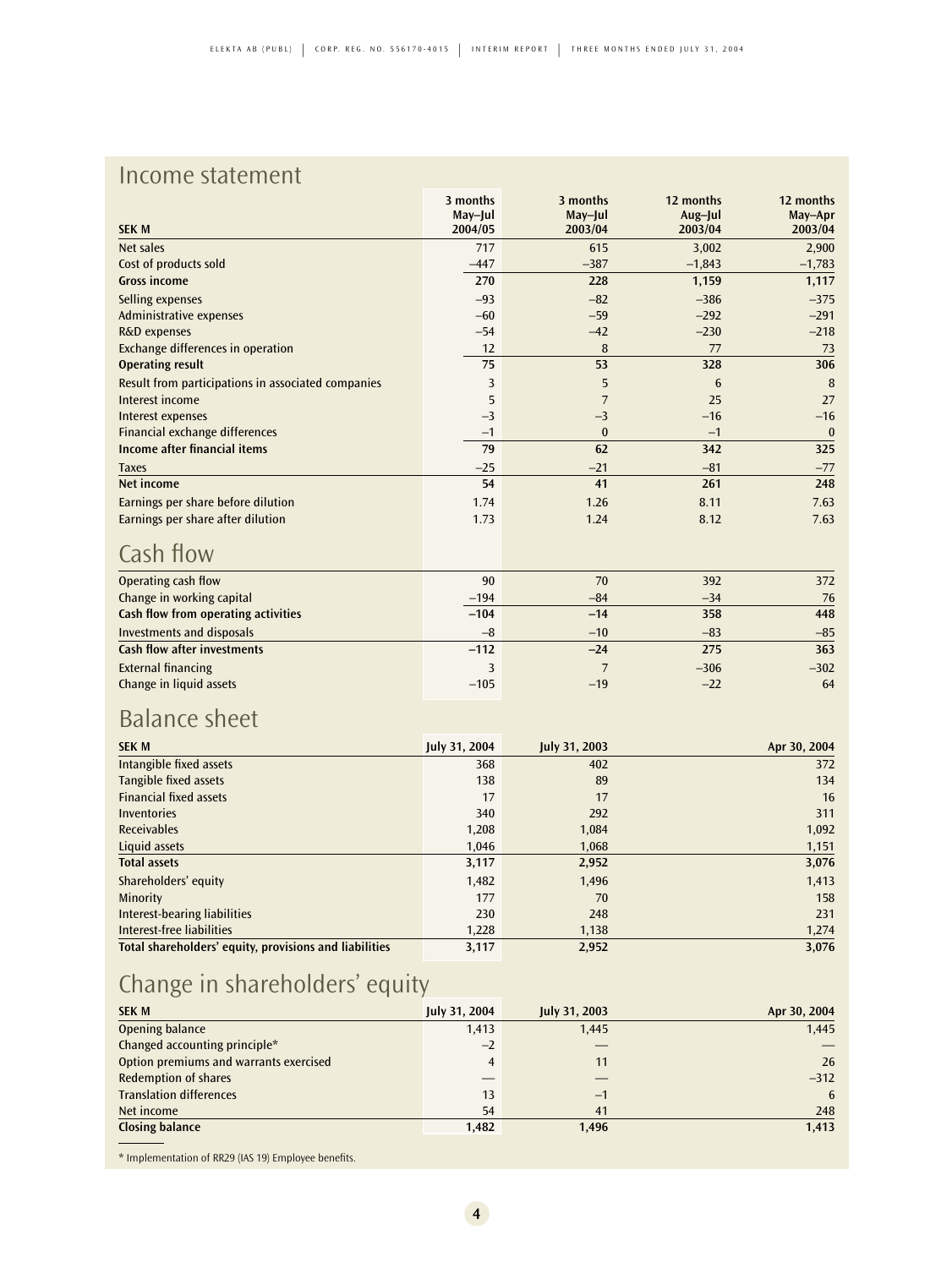### Key figures

|                                               | 12 months <sup>1)</sup><br>May-Apr<br>2000/01 | 12 months<br>May-Apr<br>2001/02 | 12 months<br>May-Apr<br>2002/03 | 12 months<br>May-Apr<br>2003/04 | 3 months<br>May-Jul<br>2003/04 | 3 months<br>May-Jul<br>2004/05 |
|-----------------------------------------------|-----------------------------------------------|---------------------------------|---------------------------------|---------------------------------|--------------------------------|--------------------------------|
| Order bookings, SEK M                         | 2,402                                         | 2,927                           | 3,186                           | 3,262                           | 835                            | 688                            |
| Net sales, SEK M                              | 2,160                                         | 2,738                           | 2,781                           | 2,900                           | 615                            | 717                            |
| Operating result, SEK M                       | 92                                            | 207                             | 323                             | 306                             | 53                             | 75                             |
| Operating margin, %                           | $\overline{4}$                                | 8                               | 12                              | 11                              | 9                              | 10                             |
| Profit margin, %                              | 3                                             | 8                               | 11                              | 11                              | 10                             | 11                             |
| Shareholders' equity, SEK M                   | 887                                           | 1,272                           | 1,445                           | 1,413                           | 1,496                          | 1,482                          |
| Capital employed, SEK M                       | 1,178                                         | 1,313                           | 1,697                           | 1,644                           | 1,744                          | 1,712                          |
| Equity/assets ratio, %                        | 39                                            | 50                              | 49                              | 46                              | 51                             | 48                             |
| Return on shareholders' equity, % $^{2}$      | 5                                             | 13                              | 17                              | 17                              | 17                             | 17                             |
| Return on capital employed, $%$ <sup>2)</sup> | 10                                            | 19                              | 22                              | 20                              | 21                             | 21                             |

<sup>1)</sup> Return for new accounting principles for taxes. <sup>2</sup><sup>)</sup> Based on rolling 12 months.

### Data per Share

|                                   | $12$ months <sup>1)</sup><br>May-Apr<br>2000/01 | 12 months<br>May-Apr<br>2001/02 | 12 months<br>May-Apr<br>2002/03 | 12 months<br>May-Apr<br>2003/04 | 3 months<br>$May$ -Jul<br>2003/04 | 3 months<br>May-Jul<br>2004/05 |
|-----------------------------------|-------------------------------------------------|---------------------------------|---------------------------------|---------------------------------|-----------------------------------|--------------------------------|
| Earnings per share                |                                                 |                                 |                                 |                                 |                                   |                                |
| before dilution, SEK              | 1.52                                            | 4.66                            | 7.29                            | 7.63                            | 1.26                              | 1.74                           |
| after dilution, SEK               | 1.89                                            | 4.56                            | 7.14                            | 7.63                            | 1.24                              | 1.73                           |
| Cash flow per share               |                                                 |                                 |                                 |                                 |                                   |                                |
| before dilution, SEK              | 8.11                                            | 3.64                            | 8.99                            | 11.14                           | $-0.74$                           | $-3.60$                        |
| after dilution, SEK               | 7.90                                            | 3.63                            | 8.81                            | 11.14                           | $-0.73$                           | $-3.59$                        |
| Shareholders' equity              |                                                 |                                 |                                 |                                 |                                   |                                |
| before dilution, SEK              | 31.84                                           | 40.03                           | 44.79                           | 45.49                           | 45.95                             | 47.66                          |
| after dilution, SEK               | 35.03                                           | 39.89                           | 44.58                           | 45.49                           | 45.84                             | 50.03                          |
| Interest on converted debentures, |                                                 |                                 |                                 |                                 |                                   |                                |
| net after tax, SEK M              | 17                                              | 3                               |                                 |                                 |                                   |                                |
| Average number of shares,         |                                                 |                                 |                                 |                                 |                                   |                                |
| before dilution, 000s             | 27,854                                          | 31,048                          | 32,019                          | 32,585                          | 32,354                            | 31,071                         |
| after dilution, 000s              | 31,662                                          | 32,504                          | 32,694                          | 32,585                          | 32,811                            | 31,159                         |
| Number of shares at closing,      |                                                 |                                 |                                 |                                 |                                   |                                |
| before dilution, 000s             | 27,854                                          | 31,765                          | 32,256                          | 31,066                          | 32,554                            | 31,093                         |
| after dilution, 000s              | 31,662                                          | 33,084                          | 32,988                          | 31,066                          | 32,954                            | 31,853                         |

<sup>1)</sup> Restated for new accounting principles for taxes.

The increase shown in 2000/01 is from debentures converted 2001. Dilution in 2001/02-2003/04 refers to warrants program 1999/2002 and 2000/2003. Dilution in 2004/05 refers to warrants program 2001/2004.

### **Exchange rates**

|                      |            | Average rate       |                    |              | <b>Closing rate</b>    |                 |             |  |
|----------------------|------------|--------------------|--------------------|--------------|------------------------|-----------------|-------------|--|
| Country              | Currencv   | May-Jul<br>2004/05 | May-Jul<br>2003/04 | Change<br>%  | <b>Jul 31,</b><br>2004 | Jul 31,<br>2003 | Change<br>% |  |
| Europe               | 1 EUR      | 9.156              | 9.155              | $\mathbf{0}$ | 9.233                  | 9.183           |             |  |
| <b>Great Britain</b> | 1 GBP      | 13.717             | 12.982             | 6            | 13.908                 | 13.070          | 6           |  |
| Japan                | 100 IPY    | 6.842              | 6.725              |              | 6.855                  | 6.740           |             |  |
| <b>United States</b> | <b>USD</b> | 7.544              | 7.938              | $-5$         | 7.663                  | 8.103           | $-5$        |  |

### **Accounting principles**

This report has been prepared in accordance with the Annual Accounts Act and Recommendation RR20 (IAS 34) Interim Reports, issued by the Swedish Financial Accounting Standards Council. As of the 2004/05 fiscal year, Elekta applies the Swedish Financial Accounting Standards Council's Recommendation RR29 (IAS 19) Employee Benefits. The effect of the transition is marginal. Provision for pensions rose by SEK 3 M and shareholders' equity declined by SEK 2 M. Other accounting principles and calculation methods applied are the same as those used in the most recent Elekta Annual report.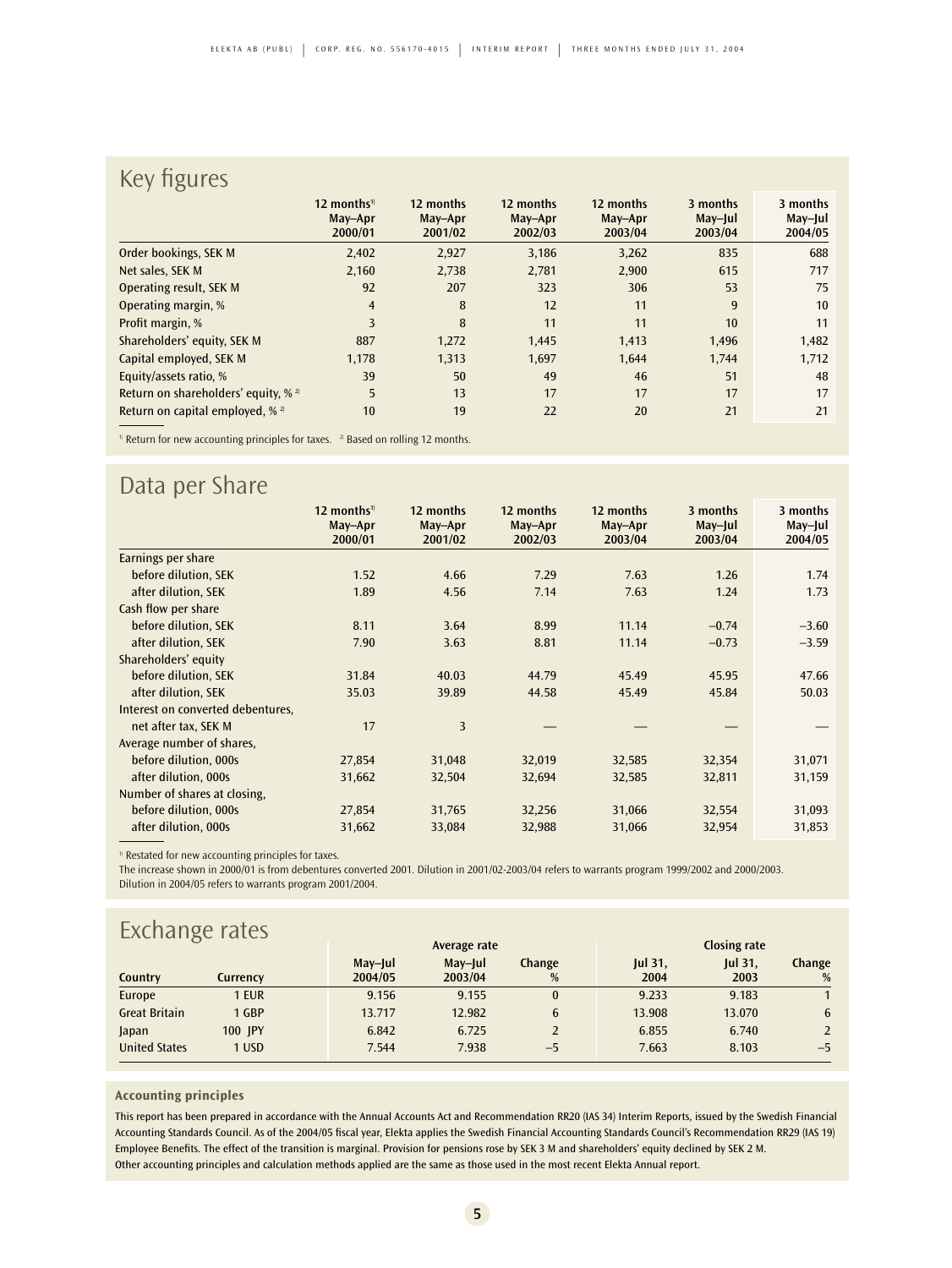### Net sales

| <b>SEK M</b>                | 3 months<br>2004/05 | 3 months<br>2003/04 | Change<br>% | 12 months<br>2003/04 |
|-----------------------------|---------------------|---------------------|-------------|----------------------|
| Europe, Middle East, Africa | 274                 | 273                 | $\bf{0}$    | 1,319                |
| North and South America     | 237                 | 209                 | 13          | 868                  |
| Japan                       | 87                  | 46                  | 89          | 303                  |
| Asia excl. Japan            | 119                 | 87                  | 37          | 410                  |
| Group                       | 717                 | 615                 | 17          | 2,900                |
| of which                    |                     |                     |             |                      |
| Oncology                    | 494                 | 414                 | 19          | 1,876                |
| Neurosurgery                | 223                 | 201                 | 11          | 1,024                |
|                             |                     |                     |             |                      |

For rolling 12 months order bookings rose 4 percent to SEK 1,069 M.

In July, Elekta commenced installations of Elekta IntelliMax™, the new and unique Intelligent Device Management (IDM)-system which creates a continuous and safe, internet-based connection between Elekta's linear accelerators and the company's service centers.

The system maximizes customers' clinical availability and performance and at the same time have a potential to improve efficiency and quality of Elekta's international service operations.

### **Net sales**

Consolidated net sales increased 17 percent to SEK 717 M (615), mainly as a result of increased volumes. At fixed exchange rates, net sales were up 18 percent.

Net sales for oncology products increased by 19 percent to SEK 494 M (414). Net sales of neurosurgery products increased 11 percent to SEK 223 M (201).

Net sales of after-market products and services declined by 2 percent to SEK 222 M (225) corresponding to 31 percent (37) of consolidated net sales.

### **Result**

Operating profit rose by 42 percent to SEK 75 M (53), due mainly to increased sales volumes and increased efficiency. The operating margin was 10 percent (9).

The gross margin rose to 38 percent (37).

Investments in research and development rose by 24 percent to SEK 56 M (45), corresponding to 8 percent (7) of net sales. Capitalization/amortization had a positive impact of SEK 2 M (pos: 3) on profit.

Year-on-year exchange rate movements had an adverse impact of approximately SEK 9 M on operating profit, mainly by an increase in the GBP rate and a decline in the USD rate against the SEK. Elekta hedges contracted net flows and part of expected net flows over a rolling 18-month period through forward contracts. Unrealized exchange gains, compared with currency exchange rates on July 31 for forward contracts that were not revalued in the balance sheet, amounted to SEK 26 M.

Net financial items amounted to income of SEK 4 M (9).

Net interest income declined due to lower interest income to SEK 2 M (4). Earnings from participations in associated companies amounted to SEK 3 M (5) and financial exchange rate differences to a loss of SEK 1 M (0).

Profit after net financial items totaled SEK 79 M (62). Tax expenses on the period's profits have been calculated at SEK 25 M, or 32 percent. Profit after taxes amounted to SEK 54 M (41).

Earnings per share increased with 38 percent to SEK 1.74 (1.26) before dilution and SEK 1.73 (1.24) after dilution.

Return on equity amounted to 17 percent (17) and the return on capital employed was 21 percent (21).

### **Investments and depreciation/amortization**

Investments in intangible and tangible fixed assets amounted to SEK 19 M (18). Amortization/depreciation of intangible and tangible fixed assets totaled SEK 26 M (18).

### **Liquidity and financial position**

Cash flow from operating activities was a negative SEK 104 M (neg: 14). Tied up working capital was low on April 30, 2004 when operating liabilities exceeded operating receivables by SEK 29 M. During the first quarter tied up working capital rose mainly through increased receivables and lower interest-free liabilities. Cash flow after